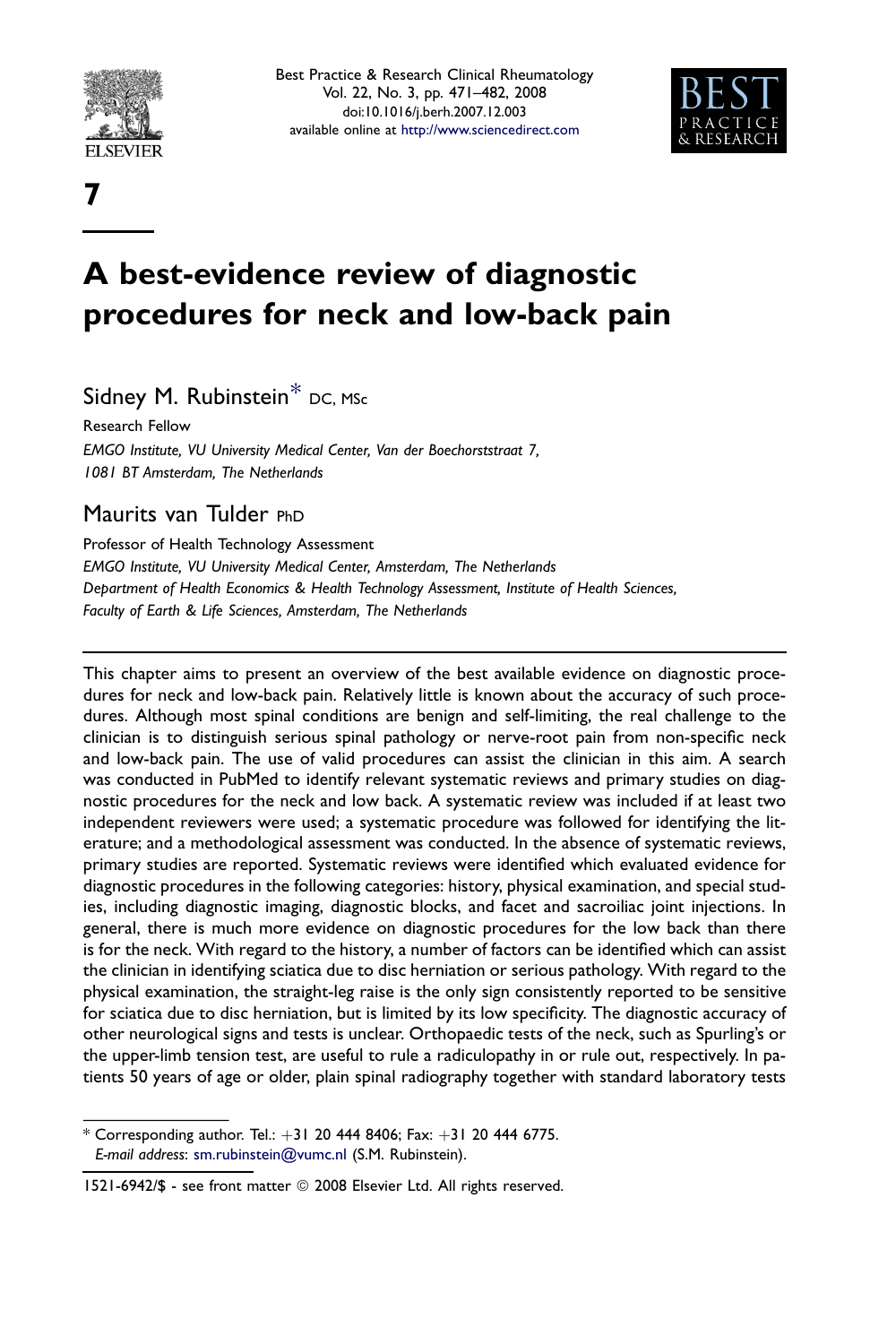are highly accurate in identifying underlying systemic disease; however, plain spinal radiography is not a valuable tool for non-specific neck or low-back pain. There is strong evidence for the diagnostic accuracy of facet joint blocks in evaluating spinal pain, and moderate evidence for transforaminal epidural injections, as well as sacroiliac joint injections for diagnostic purposes. In conclusion, during the history, the clinician can accurately identify sciatica due to disc herniation, as well as serious pathology. There is sufficient evidence regarding the accuracy of specific tests for identifying sciatica or radiculopathy (such as the straight-leg raise) or certain orthopaedic tests of the neck. Plain spinal radiography in combination with standard laboratory tests is useful for identifying pathology, but is not advisable for non-specific neck or low-back pain.

Key words: neck pain; low-back pain; diagnosis; diagnostic procedures; review; red flags; yellow flags; psychosocial.

Neck and low-back pain are common and costly problems in Western society. In order to treat these conditions effectively, it is imperative to establish a correct diagnosis at the initial presentation. This initial diagnosis can pose some important challenges, however, because the clinician cannot distinguish with infallible accuracy between those patients with benign conditions and those with radicular pain or serious spinal pathology.

In the initial stage, the primary function of the history and examination is to distinguish those patients with pain of musculoskeletal origin from those with non-spinal or serious spinal pathology. Once this is accomplished, the next priority is to rule out those patients with nerve-root pain. The patient's pain and pattern of distribution will most probably suggest whether this is the case or not. All other cases should be classified as 'non-specific'. Although this seems quite fundamental, this diagnostic triage serves another function. By conducting a thorough history and physical examination, it is possible to evaluate the degree of pain and the functional disability of the patient. This serves to guide the clinician in a management strategy.

The purpose of this narrative review is to present the best evidence on the principal tools available to the clinician for establishing a correct working diagnosis, including the history, physical examination, and special studies consisting of diagnostic imaging, diagnostic blocks, facet joint or sacroiliac injections, and laboratory testing. By identifying accurate and useful diagnostic procedures for neck and low-back pain, the primary-care physician can make an informed decision regarding the management of these conditions. Where available, we present the results of systematic reviews, and where relevant we present the results of primary studies.

#### METHODS

#### Procedure

We searched the PubMed version of MEDLINE from 1997 for systematic reviews and relevant primary studies on diagnostic procedures for neck and low-back pain. Studies were identified by use of MESH terms or the following free text words: neck pain, lowback pain, diagnosis, radiculopathy, spinal diseases, and systematic review. In some cases, these search terms were also truncated in order to broaden the search. We excluded studies on whiplash, animal studies, and effectiveness studies of therapy. We did not place limits on the search regarding language. Details of the search are available from the corresponding author upon request. In addition, the references of all articles were scanned for relevant articles not identified during the search.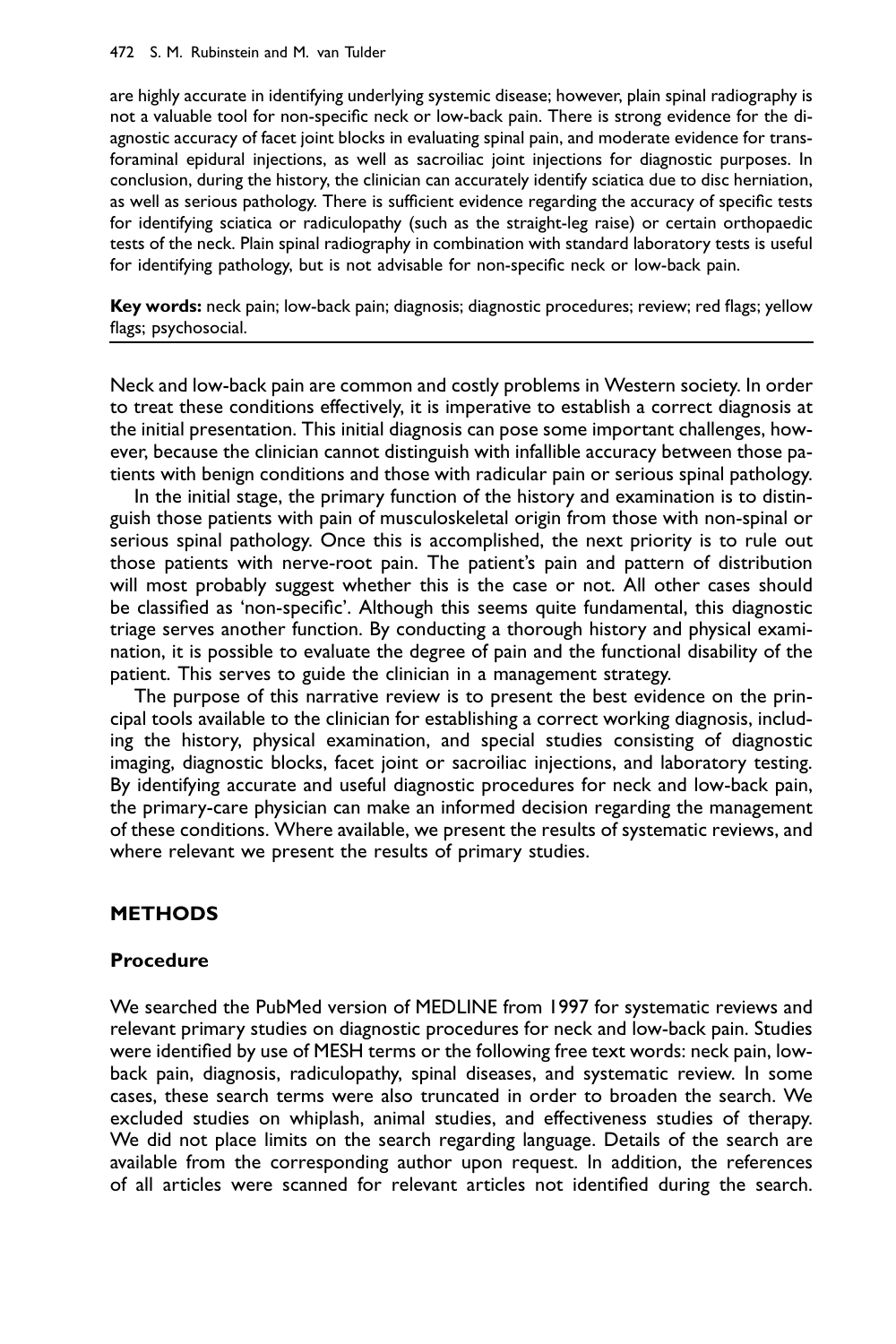We used the COST B13 project on European Guidelines for the Management of Acute and Chronic Low Back Pain in Europe as basis for the current review.<sup>[1,2](#page-10-0)</sup>

#### Inclusion criteria

A systematic review was included if: (1) at least two independent reviewers were used; (2) a systematic procedure was followed for identifying the literature; (3) methodological quality was assessed using defined criteria; and (4) the data were analysed. A primary study was included if it examined diagnostic accuracy for any of the subheadings examined in this article, and was not included in a systematic review.

#### RESULTS

Evidence has been subdivided into the following categories: history, physical examination, and special studies, consisting of diagnostic imaging, diagnostic blocks, facet joint and sacroiliac injections.

### **History**

#### Problem definition

A simple and practical classification system for neck and low-back pain can be divided into three categories: specific spinal pathology, nerve-root pain/radicular pain, and non-specific neck or low-back pain. The first level of diagnostic triage during the his-tory-taking is to identify 'red flags' and assess potential 'yellow flags'.<sup>[3](#page-10-0)</sup> Red flags are signs or symptoms that should raise the suspicion of serious spinal pathology, whereas yellow flags are factors that increase the risk of developing or perpetuating chronic pain and long-term disability (see Tables 1 and 2).<sup>[3](#page-10-0)</sup> Clinical suspicion can be confirmed later by further investigation; however, at this point the primary goal is screening. The subsequent step is to identify those subjects with nerve-root pain. The patient's pain distribution and pattern should raise clinical suspicion, which when confirmed by the clinical examination should be a reason to refer for further evaluation.

| Age                            | <b>History</b>                                   | Symptoms                                            | <b>Findings</b>                                    |
|--------------------------------|--------------------------------------------------|-----------------------------------------------------|----------------------------------------------------|
| Presentation under<br>20 years | Violent trauma                                   | Constant, progressive,<br>non-mechanical pain       | Persisting severe restriction<br>of lumbar flexion |
| Onset over 55 years            | Past history<br>of cancer                        | Neurological symptoms                               | Neurological signs                                 |
|                                | Systemic steroid use<br>Drug abuse<br><b>HIV</b> | Systemically unwell<br>Weight loss<br>Thoracic pain | Structural deformity                               |

Table 1. Signs and symptoms with a high probability of being associated with specific causes of low-back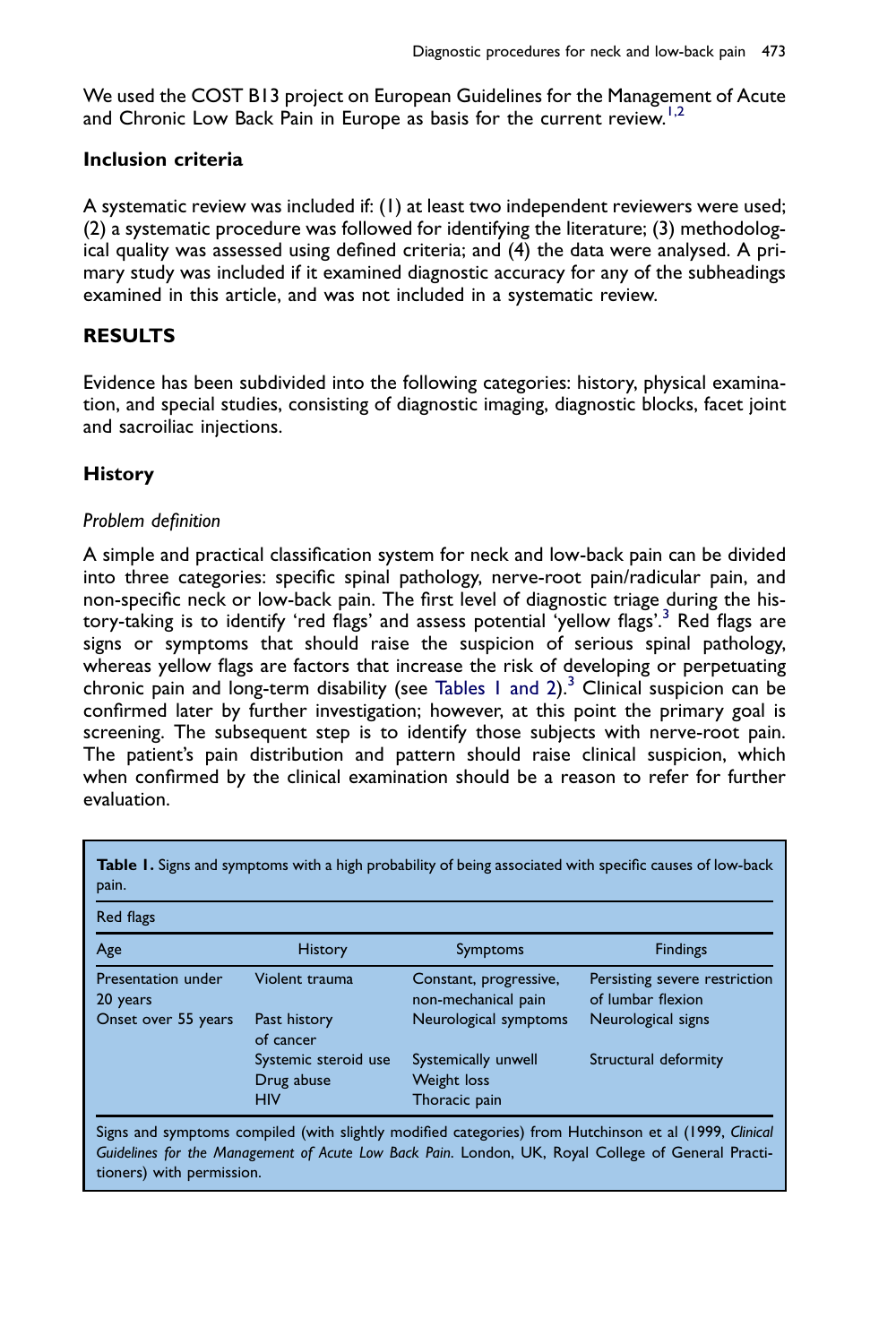|                      | Occurrence                                           | Chronicity                                        |
|----------------------|------------------------------------------------------|---------------------------------------------------|
| Individual factors   | Age                                                  | Obesity                                           |
|                      | <b>Physical fitness</b>                              | Low education level                               |
|                      | Strength of back and abdominal<br>muscles<br>Smoking | High levels of pain and disability                |
| Psychosocial factors | <b>Stress</b>                                        | <b>Distress</b>                                   |
|                      | Anxiety                                              | Depressive mood                                   |
|                      | Mood/emotions                                        | Somatization                                      |
|                      | Cognitive functioning<br>Pain behaviour              |                                                   |
| Occupational factors | Manual handling of materials                         | Job dissatisfaction                               |
|                      | Bending and twisting                                 | Unavailability of light duty on<br>return to work |
|                      | Whole-body vibration                                 | Job requirement of lifting for<br>3/4 of the day  |
|                      | Job dissatisfaction                                  |                                                   |
|                      | Monotonous tasks                                     |                                                   |
|                      | Work relations/social support                        |                                                   |
|                      | Control                                              |                                                   |

#### Scientific evidence: low-back

The recent systematic review by Vroomen et al of 37 studies of subjects suspected of sciatica due to disc herniation found pain distribution to be the only useful history item.<sup>[4](#page-10-0)</sup> One primary study found low agreement ( $\kappa = 0.40$ ) between examiners regarding the history for patients with suspected lumbar nerve-root involvement. This increased moderately ( $k = 0.66$ ) following the physical examination.<sup>[5](#page-10-0)</sup> It was recommended that, for a consistent overall diagnosis, emphasis should be placed on the response to pain with coughing, sneezing, and straining, a feeling of coldness in the legs, and urinary incontinence.

A recent systematic review by Henschke et al evaluated the diagnostic accuracy of clinical features and tests used to screen malignancy in patients with low-back pain.<sup>[6](#page-10-0)</sup> Six studies were identified which evaluated 22 different clinical features and tests. A combination of age  $\geq$ 50 years, a previous history of cancer, unexplained weight loss, and a failure to improve after 1 month of presentation had a reported sensitivity of 100%. The most useful features and tests to be identified were a previous history of cancer, elevated erythrocyte sedimentation rate (ESR), reduced haematocrit, and overall clinician judgement, which increased the probability of identifying malignancy when present. Overall, however, the methodological quality was poor, and few studies were performed in the primary-health-care setting, which is the setting in which diagnostic accuracy should be assessed with regard to screening of low-back-pain subjects.

An older systematic review of 36 studies evaluated the accuracy of the history, physical examination, and ESR in diagnosing low-back pain.<sup>[7](#page-11-0)</sup> The review specifically examined the accuracy of signs and symptoms in diagnosing radiculopathy, ankylosing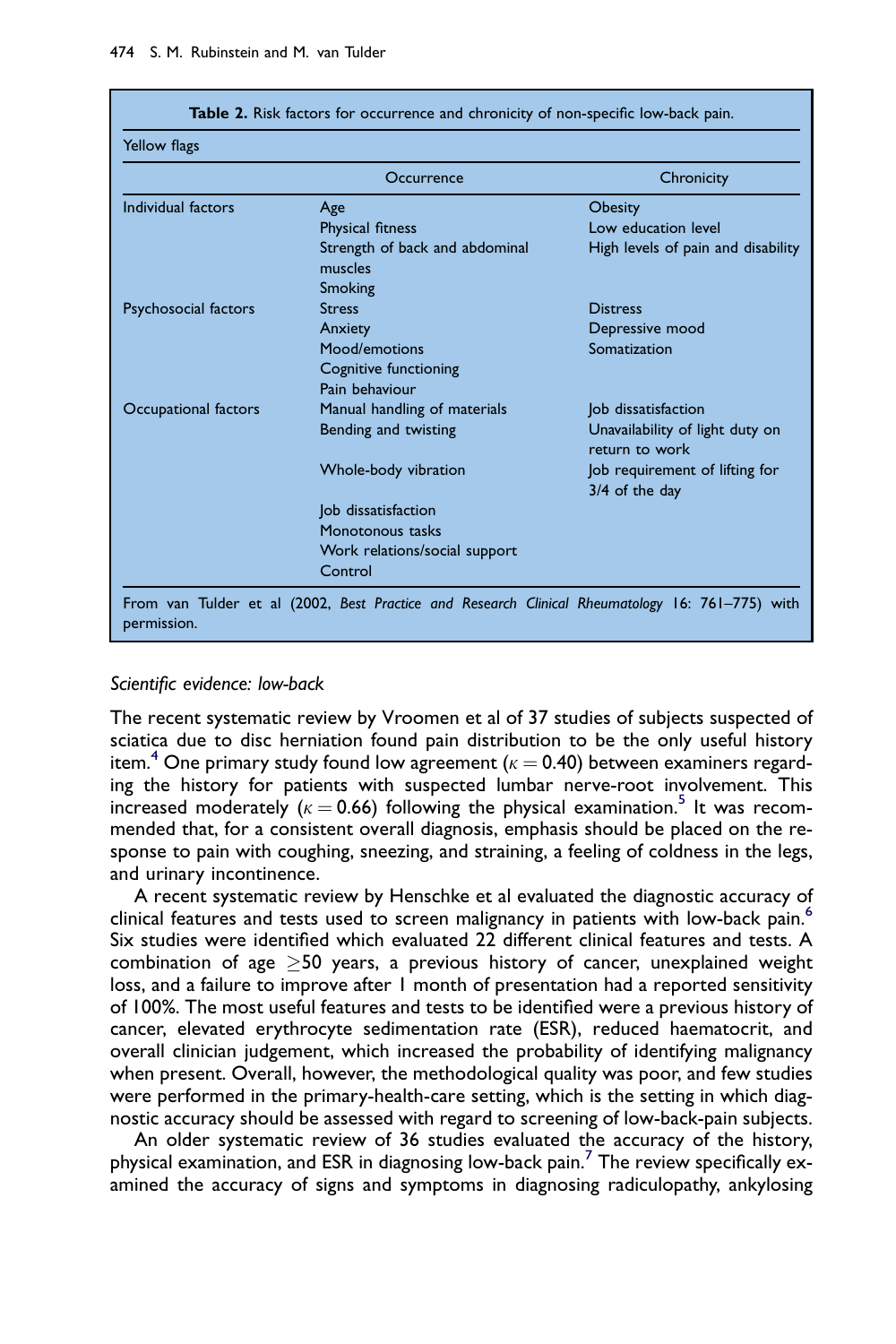spondylitis, and serious spinal pathology. For radiculopathy, no single test had a high sensitivity or specificity. Night pain and reduced lateral mobility seemed to be only moderately associated with ankylosing spondylitis. However, when the history was combined with ESR, this seemed to have a high diagnostic accuracy for serious spinal pathology.

One systematic review on pain drawings was identified for the purpose of being able to assess the psychological state of patients.<sup>[8](#page-11-0)</sup> Nineteen articles were included and evaluated, of which most focused on low-back pain. Only three studies concluded that the association between pain drawings and psychological state was sufficiently strong for clinical use. The authors concluded that there are insufficient data to support the hypothesis that unusual pain drawings or extensive marking can be used to identify a disturbed psychological state.

#### Scientific evidence: neck

No systematic reviews were identified which examined the diagnostic accuracy of history-taking in patients with neck pain.

#### **Comments**

Individual red flags do not necessarily mean the presence of serious pathology; however, the presence of multiple red flags should raise clinical suspicion and indicates the need for further investigation. Red flags have not been evaluated comprehensively in any systematic review; however, the incidence of spinal tumours is very low. In the academic and private practice setting, this reached 0.7% and 0.1%, respectively, of the population examined<sup>[9](#page-11-0)</sup>, suggesting that the chance of missing serious pathology, especially in the private practice setting, is exceptionally low. Nachemson also claims that in the absence of red flags, and despite a careful clinical assessment, serious spinal pathol-ogy was detected by radiographs in just one in 2500 patients.<sup>[10](#page-11-0)</sup> It should be stressed that radiographs do not and should not compensate for an inadequate assessment as a result of, for example, time constraints.

#### Physical examination

#### Problem definition

The physical examination seeks to confirm or potentially rule out an underlying serious pathological condition or any condition resulting in neurological compromise. The basic elements of the physical examination include inspection, palpation, observation (including an examination of range of motion), and a neuromuscular evaluation. The neurological portion of the exam should evaluate the deep-tendon reflexes, motor strength, and distribution of any sensory complaints.

#### Scientific evidence: low-back

Straight-leg-raising test. In 1999 Vroomen et al conducted a systematic review of the diagnostic value of physical examination for the diagnosis of sciatica due to disc herni-ation.<sup>[4](#page-10-0)</sup> The straight-leg-raising (SLR) test was the only sign that was consistently reported to be sensitive for sciatica due to disc herniation (pooled sensitivity 0.85;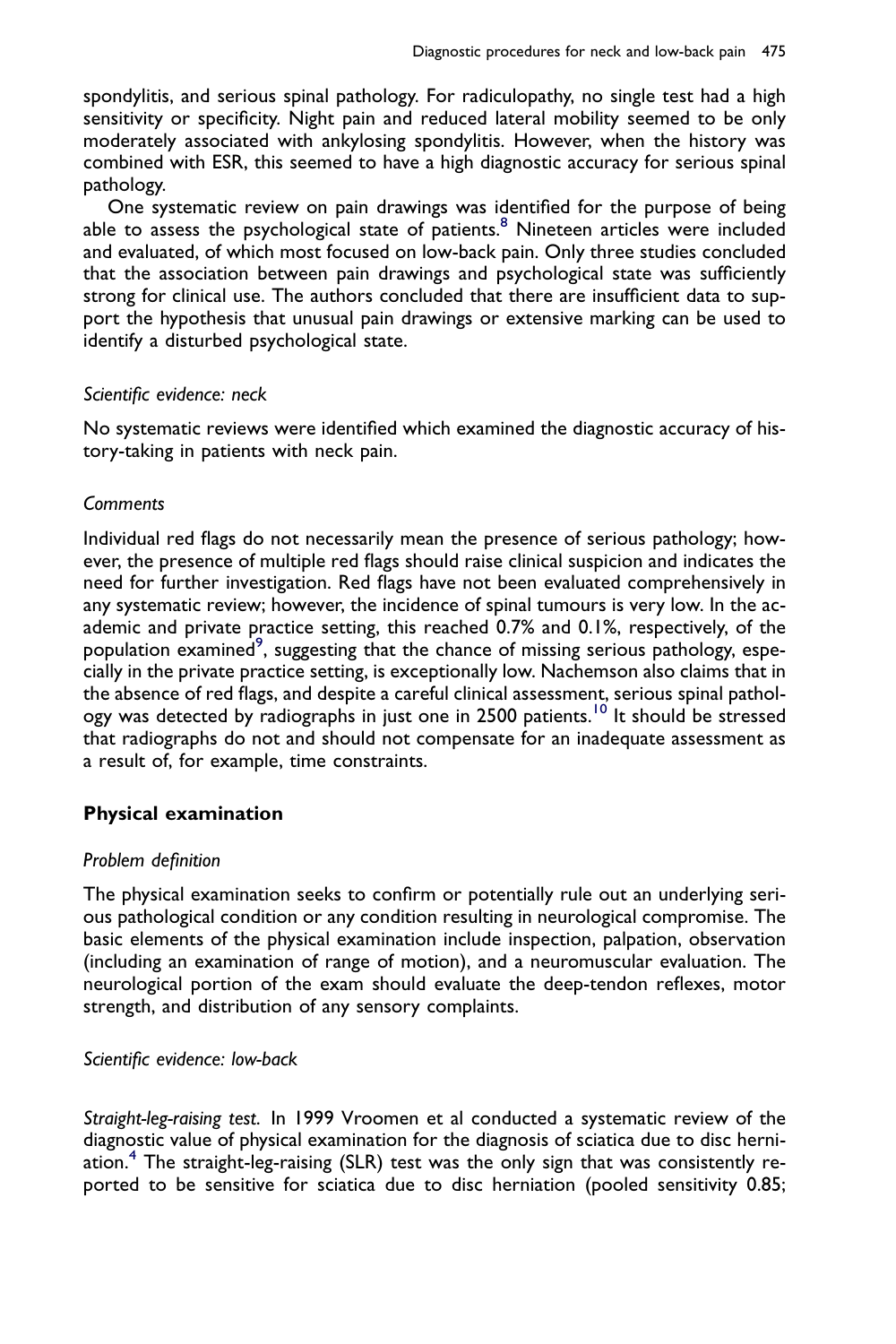95%CI 0.38–0.98), but the specificity was low (0.52; 95%CI 0.26–0.76). Diagnostic accuracy of other neurological signs (paresis, sensory loss, reflex loss) was unclear.

Another systematic review of 11 studies that were surgical case-series at non-primary-care level evaluated the diagnostic accuracy of the  $SLR<sup>11</sup>$  $SLR<sup>11</sup>$  $SLR<sup>11</sup>$  The authors concluded that diagnostic accuracy of the SLR test is limited by its low specificity. Meta-analysis showed that the pooled diagnostic odds ratio for straight-leg raising was 3.74 (95%CI 1.2–11.4). The pooled sensitivity for SLR was 0.91 (95%CI 0.82–0.94), while pooled specificity was only 0.26 (95%CI 0.16–0.38). The pooled diagnostic odds ratio for the crossed-straight-leg-raising test was 4.39 (95%CI 0.74–25.9), with low sensitivity (0.29; 0.23–0.34) and high specificity (0.88; 0.86–0.90). Both reviews identified methodological flaws in the original studies that hampered a valid evaluation.

A systematic review by Rebain et al (2002) evaluated the SLR procedure and its im-plications for clinical practice.<sup>[12](#page-11-0)</sup> The authors concluded that there is no standard procedure for passive SLR and that there is no consensus on interpretation of the results of passive SLR. Intra- and inter-observer reliability were considered good in most studies and better in a hospital setting than in primary care. A recent study in primary care also demonstrated good inter-observer reliability ( $k = 0.70$ ).<sup>[13](#page-11-0)</sup>

One primary study found good agreement for decreased muscle strength and sensory loss ( $\kappa = 0.57$ –0.82), intermediate agreement for reflex changes (0.42–0.53), and poor agreement in the examination of the lumbar spine  $(0.16-0.33)$ .<sup>[5](#page-10-0)</sup> The straight-leg raise, crossed-straight-leg raise, Bragard's sign, and Naffzigger's sign were the most consistent nerve-root tension signs ( $\kappa = 0.66$ ).

Spinal palpation. Hestbaek et al, 2000, evaluated reliability and validity of chiropractic tests to determine the need for spinal manipulative therapy of the lumbopelvic area. Only tests for palpation of pain had acceptable results. Motion palpation tests were not reliable. Palpation for muscle tension, palpation for misalignment, and visual inspection were undocumented, unreliable, or not valid.

Another systematic review found that reliability of most commonly used examina-tion procedures by clinicians in patients with low-back pain was low.<sup>[14](#page-11-0)</sup> Identifying the spinal level, passive accessory movements, establishing a comparable level, passive physiological movements, evaluation of muscle tension or spasm, and determining the existence of a fixation or manipulative lesion, and instability tests all showed low reliability or conflicting results.

A systematic review of 48 studies considered the intra- and inter-observer reliability of motion palpation, static palpation, palpation of osseous structures, soft tissue palpation (pain and changes), and global assessment (combination of at least two tests).<sup>[15](#page-11-0)</sup> The pooled inter-observer reliability was acceptable for palpation of osseous structures ( $k = 0.53$ ) and soft-tissue pain ( $k = 0.42$ ), but low for motion palpation  $(k = 0.17)$  and soft-tissue changes  $(k = 0.03)$ . Intra-observer reliability was also good for palpation of osseous structures ( $k = 0.91$ ) and soft tissue pain ( $k = 0.65$ ), but not for other tests.

Seffinger et al conducted a similar systematic review on the reliability of spinal palpation and found reliability to be acceptable ( $k = 0.40$ ) for pain provocation tests and motion palpation tests, but not for soft-tissue testing.<sup>[16](#page-11-0)</sup>

Tests of the sacroiliac joint. Three systematic reviews were identified.<sup>17-19</sup> The review by Hansen et al (2007) was an update of an earlier review.<sup>[19](#page-11-0)</sup> Hansen et al assessed, among other things, the diagnostic accuracy of the history and physical examination in the diagnosis of sacroiliac joint pain, which was confirmed by local anaesthetic block.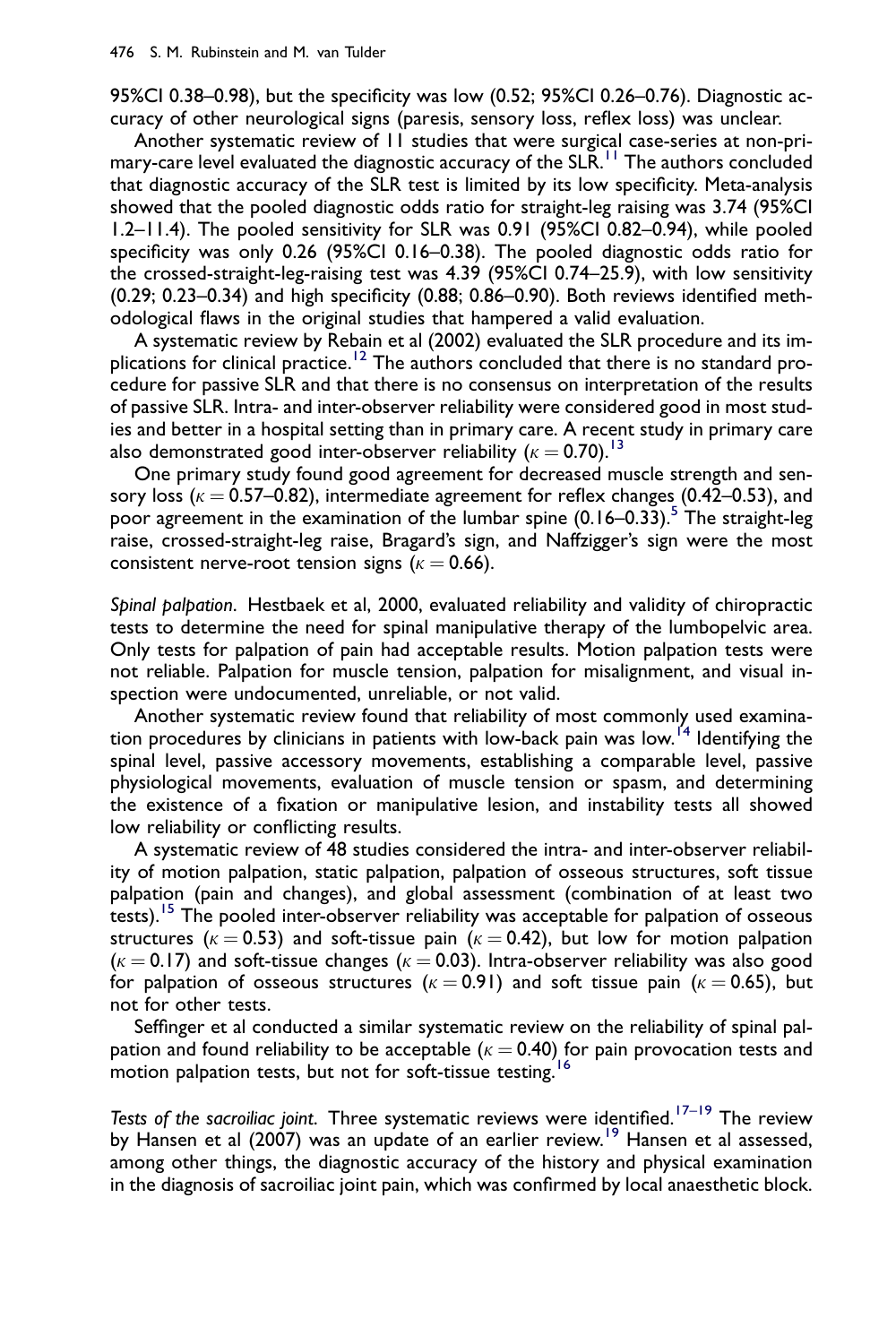In total, eight studies were identified which evaluated various provocative tests, including the distraction test, compression test, thigh thrust test, Patrick's sign, and Gaenslen's test. In short, the evidence for accuracy of provocative manoeuvres in diagnosing sacroiliac joint pain is limited.

Hancock et al (2007) evaluated seven studies of the sacroiliac joint as the source of low-back pain. No single manual test seemed to be useful, including the thigh thrust or sacral thrust test. However, a combination of the tests seemed to be useful.

Tests of the facet joint. Hancock et al<sup>[17](#page-11-0)</sup> examined the diagnostic accuracy of the following tests: 'Revel's criteria' (age >65 years, pain relieved by recumbent posture, and absence of pain exacerbation with coughing, forward flexion, rising from sitting, hypertension, or extension rotation), any of these aforementioned seven signs alone, the absence of centralization, traumatic onset, intra-articular degeneration on computed tomography (CT), various aspects of the medical examination, and 'clinical prediction rules'. In short, the authors conclude that tests of the facet joint as the source of pain have limited or no diagnostic validity. Studies of 'Revel's criteria' found conflicting results.

Evaluation of the disc as a source of pain. Hancock et al<sup>[17](#page-11-0)</sup> identified 28 primary studies which investigated the diagnostic accuracy of various tests in identifying the disc as a source of low-back pain. The tests that were examined included magnetic resonance imaging (MRI) findings, the centralization phenomenon, response to vibration testing, ultrasound (annular tear), radiographs (narrowing), pain drawings, status of the posterior annulus identified on MRI, and isolated findings from the history and physical examination. In short, centralization was the only clinical feature found to increase the likelihood of the disc as a source of pain, while the absence of degeneration on MRI was the only test found to reduce this likelihood. The studies were found to be of moderate methodological quality.

#### Scientific evidence: neck

One systematic review examined orthopaedic tests of the neck for diagnosing cervical radiculopathy.<sup>[20](#page-11-0)</sup> Only six studies fulfilled the inclusion criteria, which evaluated five provocative tests of the neck. The authors concluded that a positive Spurling's, traction/neck distraction, and Valsalva's might be used to establish the diagnosis of cervical radiculopathy, while a negative upper-limb-tension test might be used to rule it out. Only one study was found to have been conducted in the primary-care setting, which is the setting in which these tests are most likely to be conducted. This study was of poor quality, and therefore provided insufficient evidence.

#### **Comments**

It is quite remarkable that while many named orthopaedic tests of the neck and low back are often illustrated in orthopaedic textbooks, there is little evidence to support their diagnostic accuracy, and therefore their use in clinical practice. Consistent with clinical experience, many studies have demonstrated that the physical examination serves primarily to confirm suspicions raised during the history. Vroomen et al found, for example, in a study of the diagnostic value of the history and physical examination in patients with suspected lumbosacral nerve-root compression, that the predictive ability of their multivariate analyses were only slightly improved when physical exam-ination findings were added.<sup>[21](#page-11-0)</sup>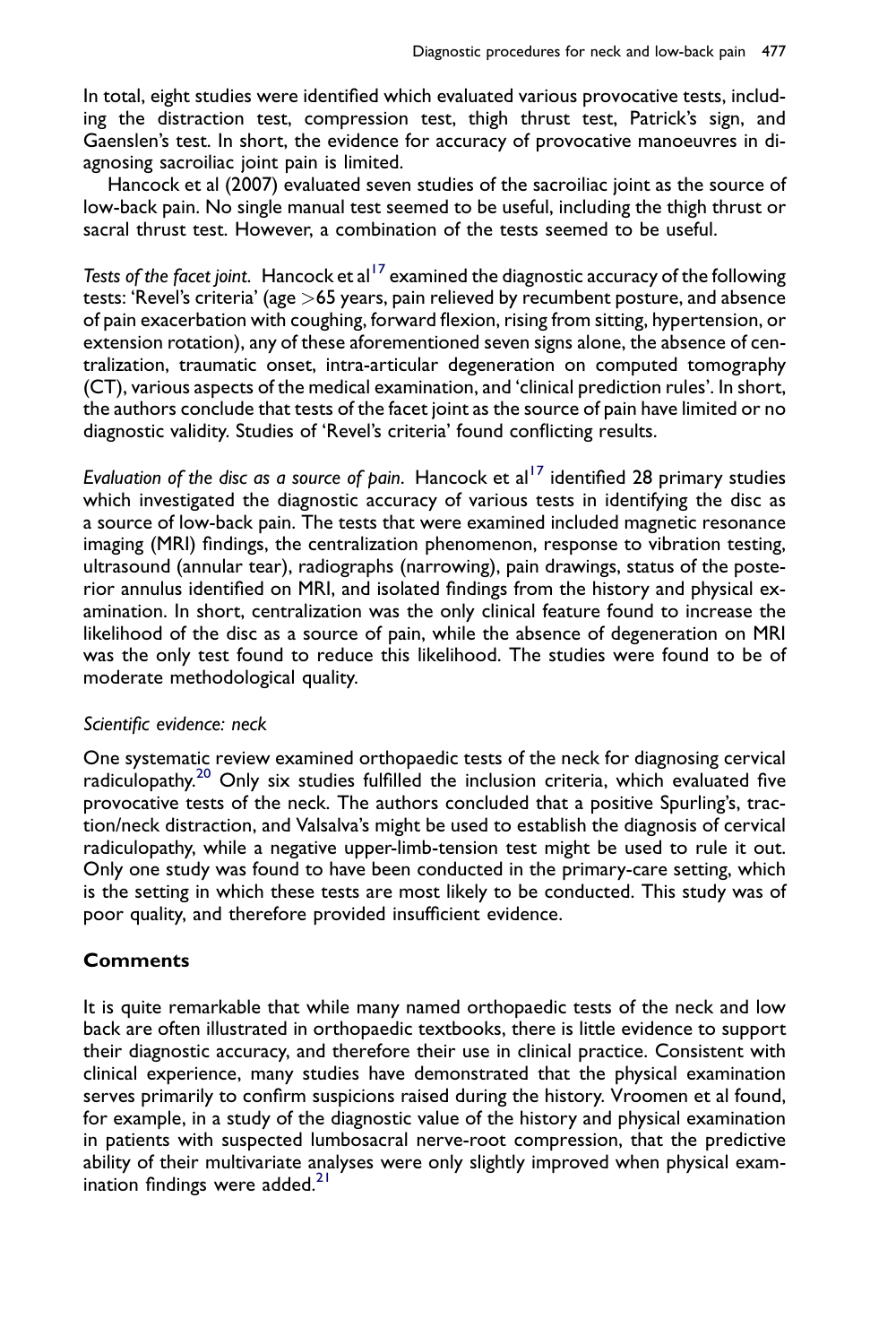#### Special studies

#### Problem definition

In the initial period of symptoms, the vast majority of subjects will have recovered or show signs of recovery; therefore, additional testing in many cases is not necessary. Special studies should be considered much later and can be generally divided into two categories: (1) tests which provide evidence of physiological dysfunction (e.g. electrodiagnosis to identify neurological dysfunction, laboratory testing to identify inflammation or other systemic illness); and (2) tests to identify potential anatomic reasons for the complaint (e.g. plain-film imaging to rule out a fracture, or advanced imaging to identify a herniated lumbar disc, spinal stenosis, tumour, or abdominal mass).

#### Scientific evidence: low-back

Diagnostic imaging. Four systematic reviews were identified that evaluated the diagnos-tic accuracy of diagnostic imaging for low-back pain.<sup>[22–25](#page-11-0)</sup> One systematic review found that degeneration – defined by the presence of disc-space narrowing, osteophytes, and sclerosis – was associated with non-specific low-back pain, but odds ratios were low (range 1.2–3.3). Spondylolysis and spondylolisthesis, spina bifida, transitional vertebrae, spondylosis and Scheuermann's disease were not associated with low-back pain. The authors concluded that there is no firm evidence for the presence or absence of a causal relationship between radiographic findings and non-specific low-back pain.

Another review evaluated the diagnostic accuracy of imaging for patients with low-back pain in primary-care settings.<sup>[22](#page-11-0)</sup> Sensitivity and specificity of MRI were highest for cancer and infection, and slightly higher for herniated discs compared with other diagnostic imaging tests. The authors concluded that for adults younger than 50 years of age with no signs or symptoms of systemic disease, symptomatic therapy without imaging is appropriate. For patients 50 years of age and older, or those whose findings suggest systemic disease, plain radiography together with standard laboratory tests can almost completely rule out underlying systemic diseases. Advanced imaging (e.g. CT, MRI) should be reserved for patients who are candidates for surgery, or in those in whom systemic disease is strongly suspected.

Other reviews on invasive techniques, such as discography<sup>[24](#page-11-0)</sup> and single photon emission computed tomography (SPECT) bone imaging for low-back pain<sup>23</sup>, concluded that the use of these techniques in most patients with low-back pain is not supported by empirical evidence.

Two recent randomized controlled trials evaluated the role of radiography in primarycare patients with low-back pain. The use of lumbar spine radiography prior to treatment in primary care was not associated with improved function, reduced pain or improved overall health status after treatment, and was associated with an increase workload for the general practitioners.<sup>26</sup> Participants receiving x-rays were more satisfied with their care, but were not less worried or more reassured about serious disease causing their low-back pain. The other trial found that physicians and patients preferred rapid MRI over x-rays.<sup>[27](#page-11-0)</sup> However, substituting rapid MRI for x-ray did not reduce pain and disability levels 12 months after the original examination, and resulted in increased costs.

Diagnostic blocks: nerve root. One systematic review examined the diagnostic accuracy of selective nerve-root blocks for patients with spinal disorders.<sup>[28](#page-11-0)</sup> Nine studies were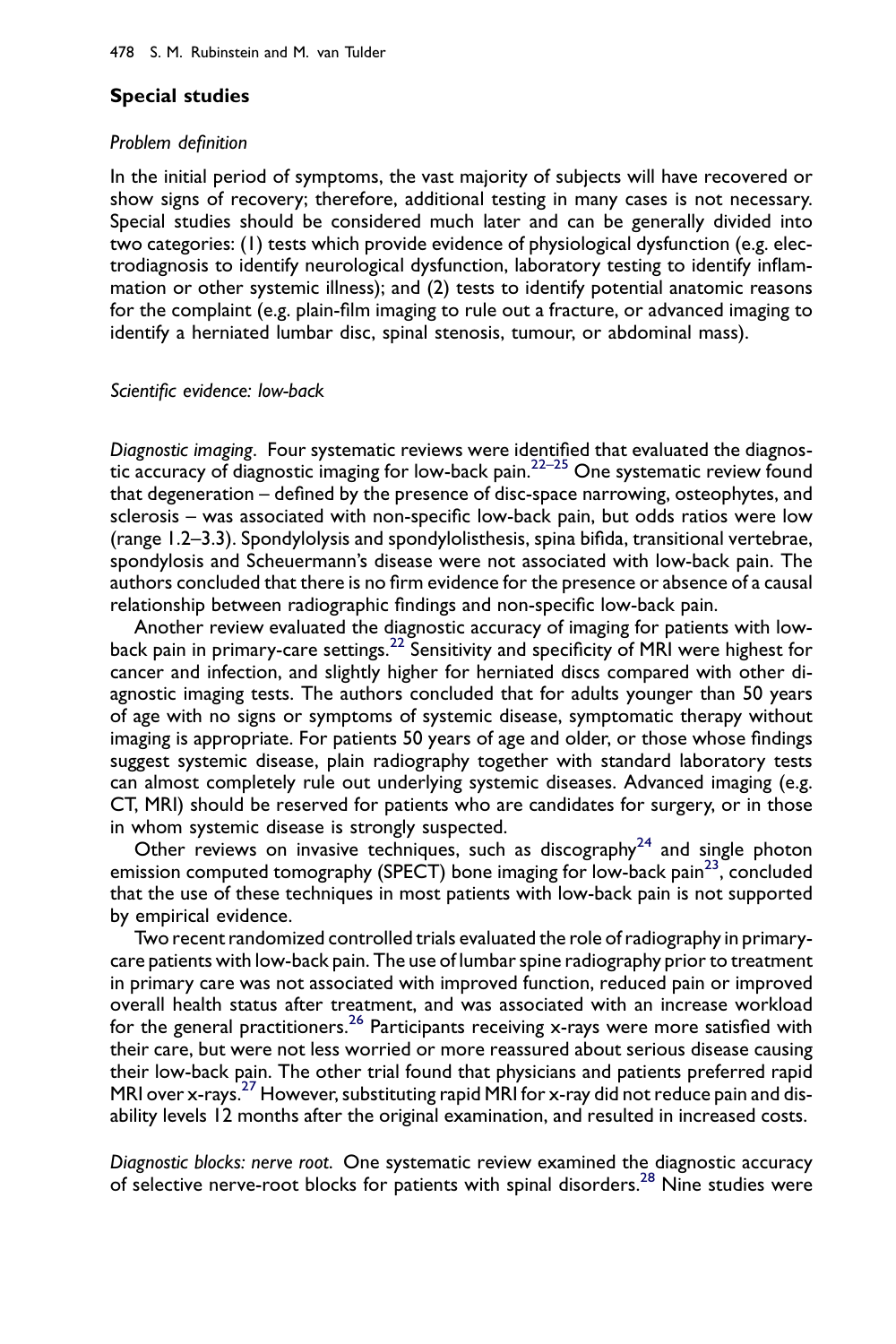<span id="page-8-0"></span>

|                                                  | Table 3. Summary of the evidence on diagnostic procedures for neck and low-back pain.                                                                                                                                                                                                                                                                                                                                                                                                                                                                                                                                                                                                                                                                                                                                                                                                         |
|--------------------------------------------------|-----------------------------------------------------------------------------------------------------------------------------------------------------------------------------------------------------------------------------------------------------------------------------------------------------------------------------------------------------------------------------------------------------------------------------------------------------------------------------------------------------------------------------------------------------------------------------------------------------------------------------------------------------------------------------------------------------------------------------------------------------------------------------------------------------------------------------------------------------------------------------------------------|
| History                                          |                                                                                                                                                                                                                                                                                                                                                                                                                                                                                                                                                                                                                                                                                                                                                                                                                                                                                               |
| Low-back                                         | Four systematic reviews were identified which investigated the following in<br>relation to the history: sciatica, red flags, specific low-back pain, and pain<br>drawings. Emphasis should be placed on the response to pain with<br>coughing, sneezing, and straining, a feeling of coldness in the legs, and<br>urinary incontinence. For the identification of malignancy, a combination of<br>$\text{age} \geq$ 50 years, a previous history of cancer, unexplained weight loss, and a<br>failure to improve after I month of presentation had high sensitivity. An<br>older review determined that history combined with an elevated ESR had a<br>high diagnostic accuracy for serious spinal pathology. There is insufficient<br>evidence that unusual pain drawings or extensive marking can be used to<br>identify a disturbed psychological state.                                   |
| Neck                                             | No systematic reviews were identified.                                                                                                                                                                                                                                                                                                                                                                                                                                                                                                                                                                                                                                                                                                                                                                                                                                                        |
| <b>Physical examination</b>                      |                                                                                                                                                                                                                                                                                                                                                                                                                                                                                                                                                                                                                                                                                                                                                                                                                                                                                               |
| Low-back                                         | Three systematic reviews were identified, one of which specifically<br>examined the diagnostic accuracy of the SLR. In general, the SLR was the<br>only sign consistently reported to be sensitive for sciatica due to disc<br>herniation; however, it is limited by its low specificity, but has adequate<br>intra- and inter-observer reliability. The diagnostic accuracy of other<br>neurological signs and tests, such as crossed SLR and other nerve-root<br>tension signs, is unclear.<br>Spinal palpation: Four systematic reviews were identified. In general, pain-<br>provocation tests have sufficient reliability; however, motion palpation<br>tests, or determination of instability or other tests have either<br>undocumented or low reliability. The evidence for the accuracy of<br>provocative manoeuvres for diagnosing SI joint pain or facet joint pain is<br>limited. |
| Neck                                             | One systematic review was identified on orthopaedic tests for                                                                                                                                                                                                                                                                                                                                                                                                                                                                                                                                                                                                                                                                                                                                                                                                                                 |
|                                                  | radiculopathy. A positive Spurling's, traction/neck distraction, and Valsalva's<br>can be used to establish a diagnosis of cervical radiculopathy, while a<br>negative upper-limb tension test can be used to rule it out.                                                                                                                                                                                                                                                                                                                                                                                                                                                                                                                                                                                                                                                                    |
| <b>Special studies</b>                           |                                                                                                                                                                                                                                                                                                                                                                                                                                                                                                                                                                                                                                                                                                                                                                                                                                                                                               |
| Diagnostic imaging                               |                                                                                                                                                                                                                                                                                                                                                                                                                                                                                                                                                                                                                                                                                                                                                                                                                                                                                               |
| Low-back                                         | Four systematic reviews were identified. There is no firm evidence that the<br>presence or absence of radiographic abnormalities are associated with<br>non-specific low-back pain. For patients $\geq$ 50 years of age, plain<br>radiography together with standard laboratory tests can almost completely<br>rule out underlying systemic disease. Advanced imaging should be reserved<br>for candidates for surgery, or in whom systemic disease is strongly<br>suspected. The use of invasive techniques such as discography and SPECT<br>bone imaging is not supported by the evidence. Two RCTs evaluated the<br>role of plain-film radiography in the primary-care setting: In general, use of<br>radiographs was not associated with improved outcomes, but did result in<br>increased costs and workload to the general practitioner.                                                |
| <b>Neck</b>                                      | No systematic reviews identified                                                                                                                                                                                                                                                                                                                                                                                                                                                                                                                                                                                                                                                                                                                                                                                                                                                              |
| Diagnostic blocks, facet and SI joint injections |                                                                                                                                                                                                                                                                                                                                                                                                                                                                                                                                                                                                                                                                                                                                                                                                                                                                                               |
| Nerve root                                       | One systematic review was identified. There is moderate evidence for the<br>accuracy of transforaminal epidural injections in the preoperative<br>evaluation.                                                                                                                                                                                                                                                                                                                                                                                                                                                                                                                                                                                                                                                                                                                                 |
| Facet joint                                      | One systematic review was identified. There is strong evidence for the<br>diagnostic accuracy of facet joint blocks in evaluating spinal pain.<br>(continued on next page)                                                                                                                                                                                                                                                                                                                                                                                                                                                                                                                                                                                                                                                                                                                    |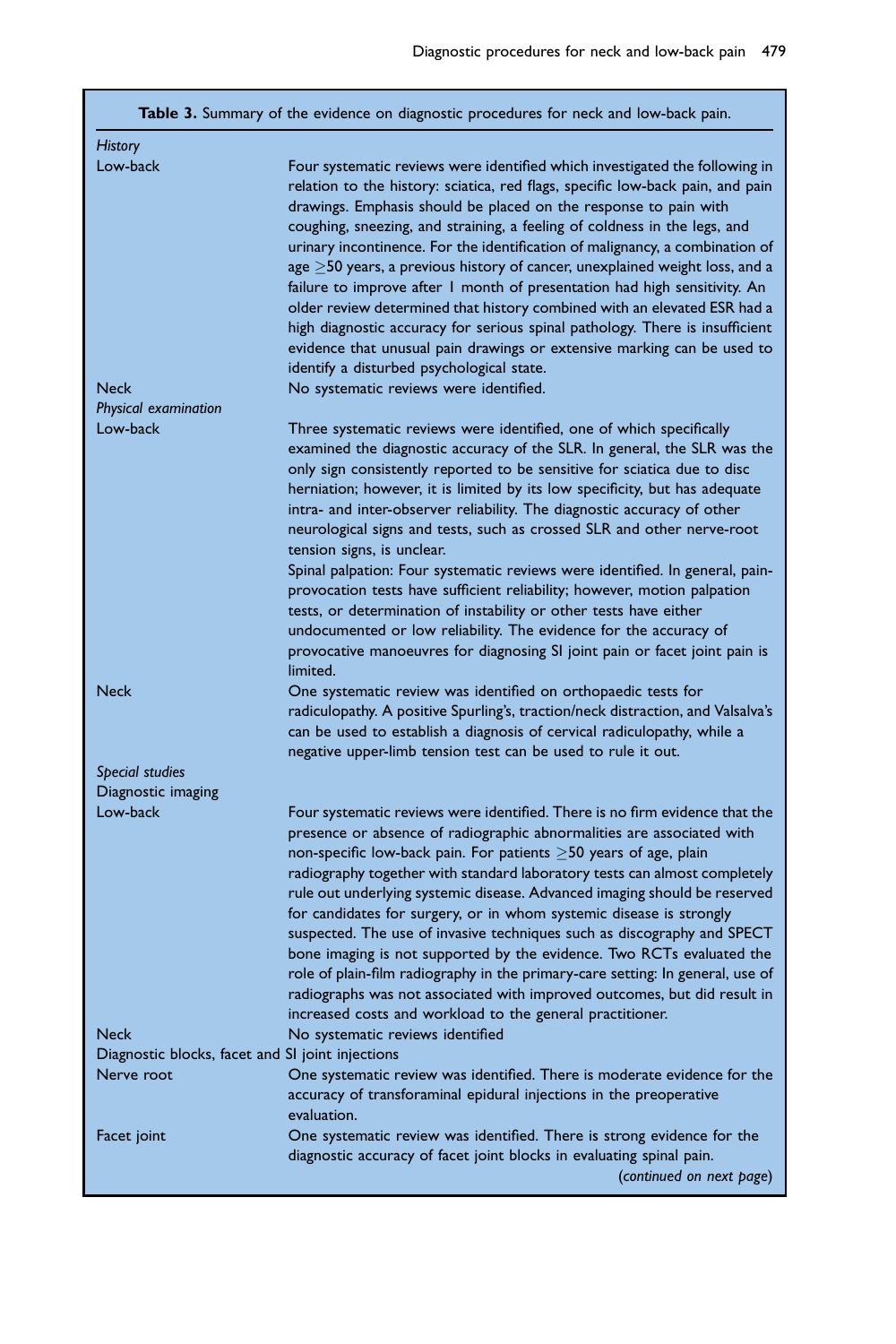| Table 3 (continued)                                                                                                                                                              |                                                                                                                                                                      |  |
|----------------------------------------------------------------------------------------------------------------------------------------------------------------------------------|----------------------------------------------------------------------------------------------------------------------------------------------------------------------|--|
| SI joint                                                                                                                                                                         | One systematic review was identified. There is moderate evidence for the<br>specificity and validity of the accuracy of injections for determining SI joint<br>pain. |  |
| RCT, randomized control trial; ESR, erythrocyte sedimentation rate; SLR, straight-leg raise; SI joint, sa-<br>croiliac joint; SPECT, single photon emission computed tomography. |                                                                                                                                                                      |  |

identified which examined patients with sciatica. The sensitivity and specificity ranged from 45% to 100%, and the authors concluded that it may be an effective technique for evaluating patients with multilevel pathology in order to ascertain which level is the pain generator. The review also concluded that there is moderate evidence of transforaminal epidural injections in the preoperative evaluation for patients with either a negative or inconclusive imaging study.

Diagnostic blocks: facet joint. A recent systematic review was identified that evaluated the diagnostic accuracy of facet joint injections for chronic spinal pain.<sup>[29](#page-11-0)</sup> The review identified 17 studies which evaluated the validity, prevalence, and false-positive rate of facet joint blocks. Based upon this review, the authors concluded that there is strong evidence for local anaesthetic facet joint medial-branch blocks in the diagnosis of low-back pain (nine studies on lumbar facet joint pain). The false-positive rate ranged from 17% to 47% for those with lumbar pain.

Diagnostic blocks: the sacroiliac joint. Three systematic reviews were identified.<sup>17-19</sup> Two reviews identified seven studies which evaluated the diagnostic accuracy of sacroiliac joint injections.<sup>[18,19](#page-11-0)</sup> In short, there is moderate evidence for the specificity and validity of the accuracy of injections. Diagnostic imaging is not accurate for determining sacroiliac joint pain. Hancock et al determined that a positive bone scan seems to be useful for identifying the sacroiliac joint as a source of low-back pain. However, it has low sensitivity, meaning many subjects will have a false-negative result, or in other words, many with pain from the sacroiliac joint will have a negative bone scan.

Scientific evidence: neck

Diagnostic imaging. No systematic reviews were identified which examined the diagnostic accuracy of diagnostic imaging in subjects with neck pain.

Diagnostic blocks: facet joint. One systematic review was identified that evaluated the diagnostic accuracy of facet joint injections for chronic spinal pain, including those with neck and thoracic pain.<sup>[29](#page-11-0)</sup> The systematic review concluded that there is strong evidence for local anaesthetic facet joint medial-branch blocks in the diagnosis of neck pain (five studies on cervical joint pain). The false-positive rate ranged from 27% to 63% for those with cervical spine pain.

Selective nerve-root blocks (SNRBs). One systematic review examined the diagnostic ac-curacy of SNRBs for patients with spinal disorders.<sup>[28](#page-11-0)</sup> A sub-analysis of the results revealed two studies which examined patients with cervical radicular pain. One study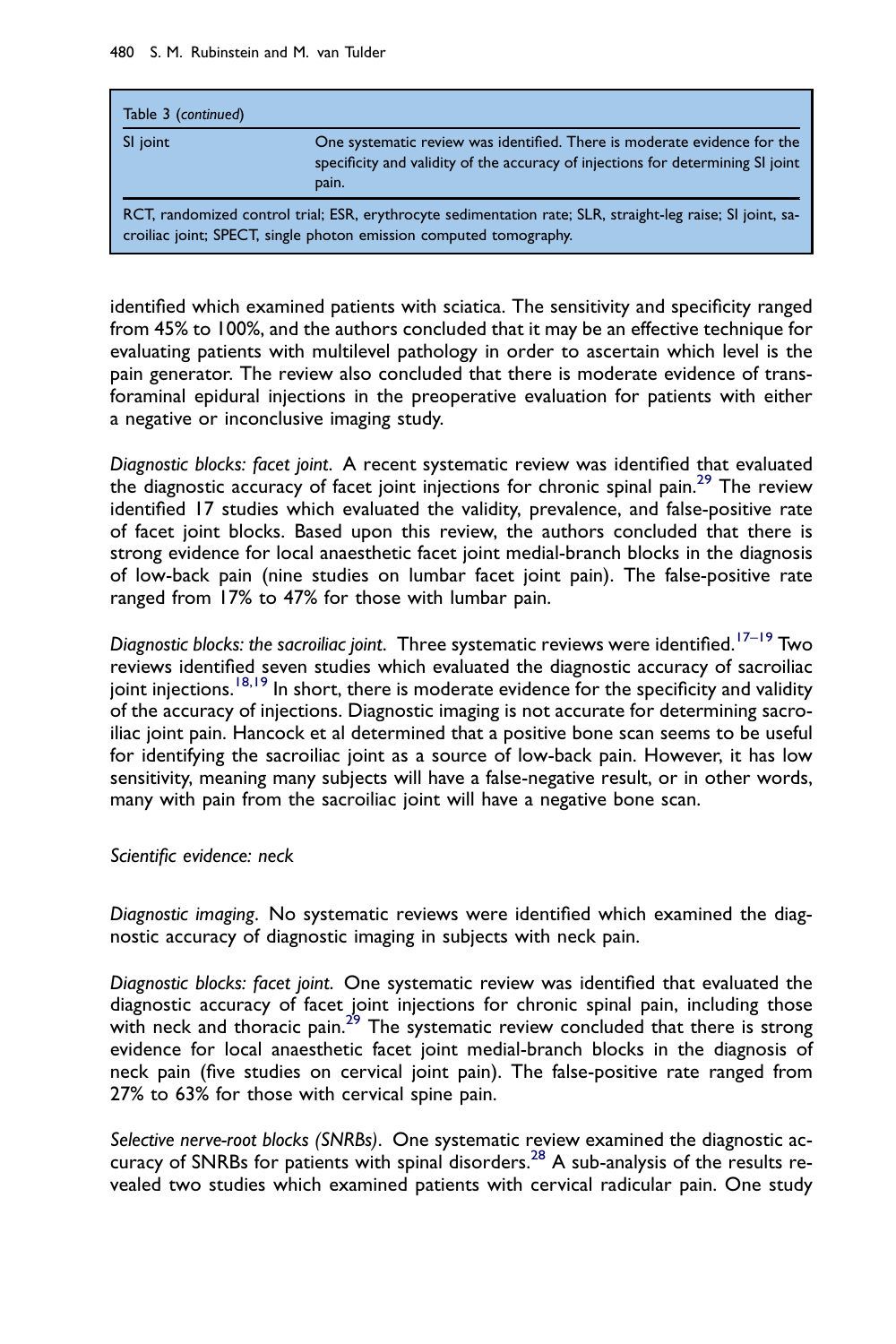<span id="page-10-0"></span>demonstrated a positive surgical response with a positive nerve-root block. In a second study the investigators were interested in dermatomal mapping with SNRB. They found that referral patterns differed in some cases from the classic dermatomal maps. However, the authors conclude that while SNRB may be helpful as a diagnostic tool, there is limited evidence of its effectiveness.

#### Practice points

There is sufficient sound evidence from systematic reviews (summarized in [Table 3](#page-8-0)) to make the following recommendations:

- the history is principally for triage, during which 'red flags' should be identified and 'yellow flags' assessed
- the presence of multiple red flags should raise clinical suspicion and indicates the need for further investigation
- the physical examination is used to confirm suspicions from the history
	- in the case of lumbar radiculopathy, decreased muscle strength and sensory loss are relatively well correlated, while the straight-leg raise is a valuable test
	- in the case of cervical radiculopathy, tests such as Spurling's can be used to make the diagnosis, while others, such as the upper limb tension test, can be used to rule it out
- $\bullet\,$  in patients  $\geq$ 50 years of age, plain spinal radiography together with standard laboratory tests are highly accurate in identifying underlying systemic disease; however, plain spinal radiography is not a valuable tool for non-specific neck or low-back pain
- there is strong evidence for the diagnostic accuracy of facet joint blocks in evaluating spinal pain, and moderate evidence for transforaminal epidural injections, as well as sacroiliac joint injections for diagnostic purposes

#### REFERENCES

- 1. Airaksinen O, Brox JI, Cedraschi C et al. European guidelines for the management of chronic nonspecific low back pain. Chapter 4. European Spine Journal 2006 March; 15(Suppl. 2): S192-S300.
- \*2. van Tulder M, Becker A, Bekkering Tet al. European guidelines for the management of acute nonspecific low back pain in primary care. Chapter 3. European Spine Journal 2006 March; 15(Suppl. 2): S169-S191.
- 3. Kendall NAS, Linton SJ & Main CJ. Guide to assessing psychosocial yellow flags in acute low back pain: risk factors for long-term disability and work loss. Wellington, New Zealand: Accident Rehabilitation & Compensation Insurance Corporation of New Zealand and the National Health Committee, 1997.
- \*4. Vroomen PC, de Krom MC & Knottnerus JA. Diagnostic value of history and physical examination in patients suspected of sciatica due to disc herniation: a systematic review. Journal of Neurology 1999 October; 246(10): 899–906.
- \*5. Vroomen PC, de Krom MC & Knottnerus JA. Consistency of history taking and physical examination in patients with suspected lumbar nerve root involvement. Spine 2000 January; 25(1): 91-96.
- \*6. Henschke N, Maher CG & Refshauge KM. Screening for malignancy in low back pain patients: a systematic review. European Spine Journal 2007 October; 16(10): 1673-1679.